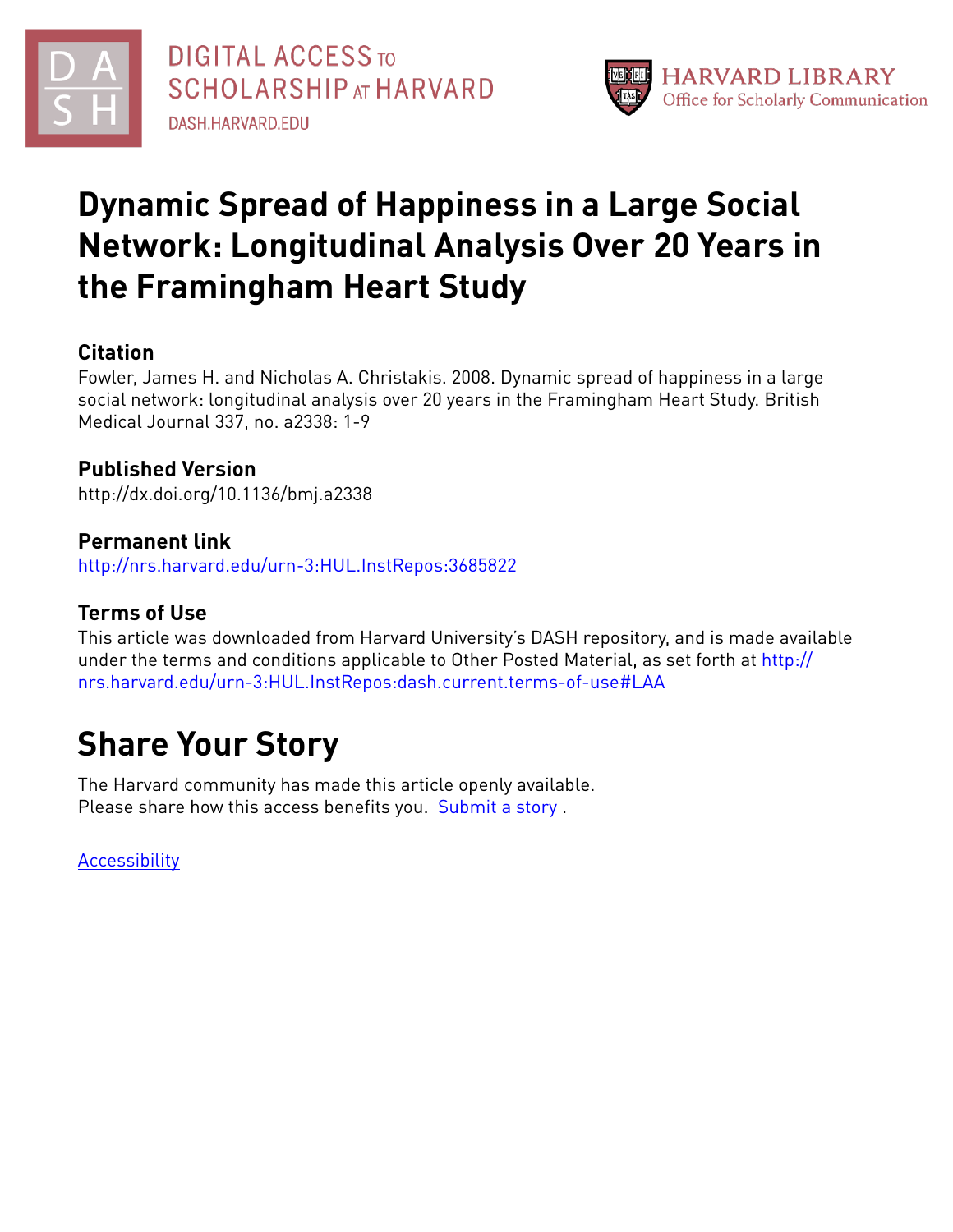# RESEARCH

# BM

## Dynamic spread of happiness in a large social network: longitudinal analysis over 20 years in the Framingham Heart Study

James H Fowler, associate professor,<sup>1</sup> Nicholas A Christakis, professor<sup>2</sup>

------------<br>Objectives To evaluate whether happiness can spread from person to person and whether niches of happiness form within social networks.

Design Longitudinal social network analysis.

Setting Framingham Heart Study social network. Participants 4739 individuals followed from 1983 to 2003.

Main outcome measures Happiness measured with validated four item scale; broad array of attributes of social networks and diverse social ties.

Results Clusters of happy and unhappy people are visible in the network, and the relationship between people's happiness extends up to three degrees of separation (for example, to the friends of one's friends' friends). People who are surrounded by many happy people and those who are central in the network are more likely to become happy in the future. Longitudinal statistical models suggest that clusters of happiness result from the spread of happiness and not just a tendency for people to associate with similar individuals. A friend who lives within a mile (about 1.6 km) and who becomes happy increases the probability that a person is happy by 25% (95% confidence interval 1% to 57%). Similar effects are seen in coresident spouses (8%, 0.2% to 16%), siblings who live within a mile (14%, 1% to 28%), and next door neighbours (34%, 7% to 70%). Effects are not seen between coworkers. The effect decays with time and with geographical separation. Conclusions People's happiness depends on the happiness of others with whom they are connected. This provides further justification for seeing happiness, like health, as a collective phenomenon.

### **INTRODUCTION**

Happiness is a fundamental object of human existence,<sup>1</sup> so much so that the World Health Organization is increasingly emphasising happiness as a component of health.<sup>2</sup> Happiness is determined by a complex set of voluntary and involuntary factors. Researchers in medicine,<sup>3</sup> economics,<sup>145</sup> psychology,  $67$  neuroscience, $8$  and evolutionary biology9 have identified a broad range of stimuli to happiness (or unhappiness),<sup>1</sup> including lottery wins,<sup>10</sup> elections,<sup>7</sup> income,<sup>1</sup> job loss,<sup>11</sup> socioeconomic inequality, $1213$  divorce,<sup>1</sup> illness, $14$  bereavement, $15$  and genes.9 16These studies, however, have not addressed a possibly key determinant of human happiness: the happiness of others.

Emotional states can be transferred directly from one individual to another by mimicry and "emotional contagion,"<sup>17</sup> perhaps by the copying of emotionally relevant bodily actions, particularly facial expressions, seen in others.18-20 People can "catch" emotional states they observe in others over time frames ranging from seconds to weeks.<sup>1721-23</sup> For example, students randomly assigned to a mildly depressed room-mate became increasingly depressed over a three month period,<sup>24</sup> and the possibility of emotional contagion between strangers, even those in ephemeral contact, has been documented by the effects of "service with a smile" on customer satisfaction and tipping.<sup>2526</sup>

Yet, despite the evidence that certain emotions might spread over short periods from person to person, little is known about the role of social networks in happiness or about whether happiness might spread, by a diverse set of mechanisms, over longer periods or more widely in social networks. As diverse phenomena can spread in social networks, $27-35$  we investigated whether happiness also does so. We were particularly interested in whether the spread of happiness pertains not just to direct relationships (such as friends) but also to indirect relationships (such as friends of friends) and whether there are geographical or temporal constraints on the spread of happiness through a social network.

### Participants

The Framingham Heart Study was initiated in 1948, when 5209 people in Framingham, Massachusetts, were enrolled into the "original cohort."<sup>36</sup> In 1971, the "offspring cohort," composed of most of the children of the original cohort, and their spouses, was enrolled.<sup>37</sup> This cohort of 5124 people has had almost no loss to follow-up other than death (only 10 people dropped out). Enrolment of the so called "third generation cohort," consisting of 4095 children of the offspring cohort, began in 2002. The Framingham Heart Study also involves certain other smaller cohorts (such as a

<sup>1</sup>Department of Political Science, University of California, San Diego, CA, USA

<sup>2</sup>Department of Health Care Policy, Harvard Medical School, and Department of Sociology, Harvard University, Cambridge, MA, USA

Correspondence to: N A Christakis christak@hcp.med.harvard.edu

Cite this as: BMJ 2008;337:a2338 doi:10.1136/bmj.a2338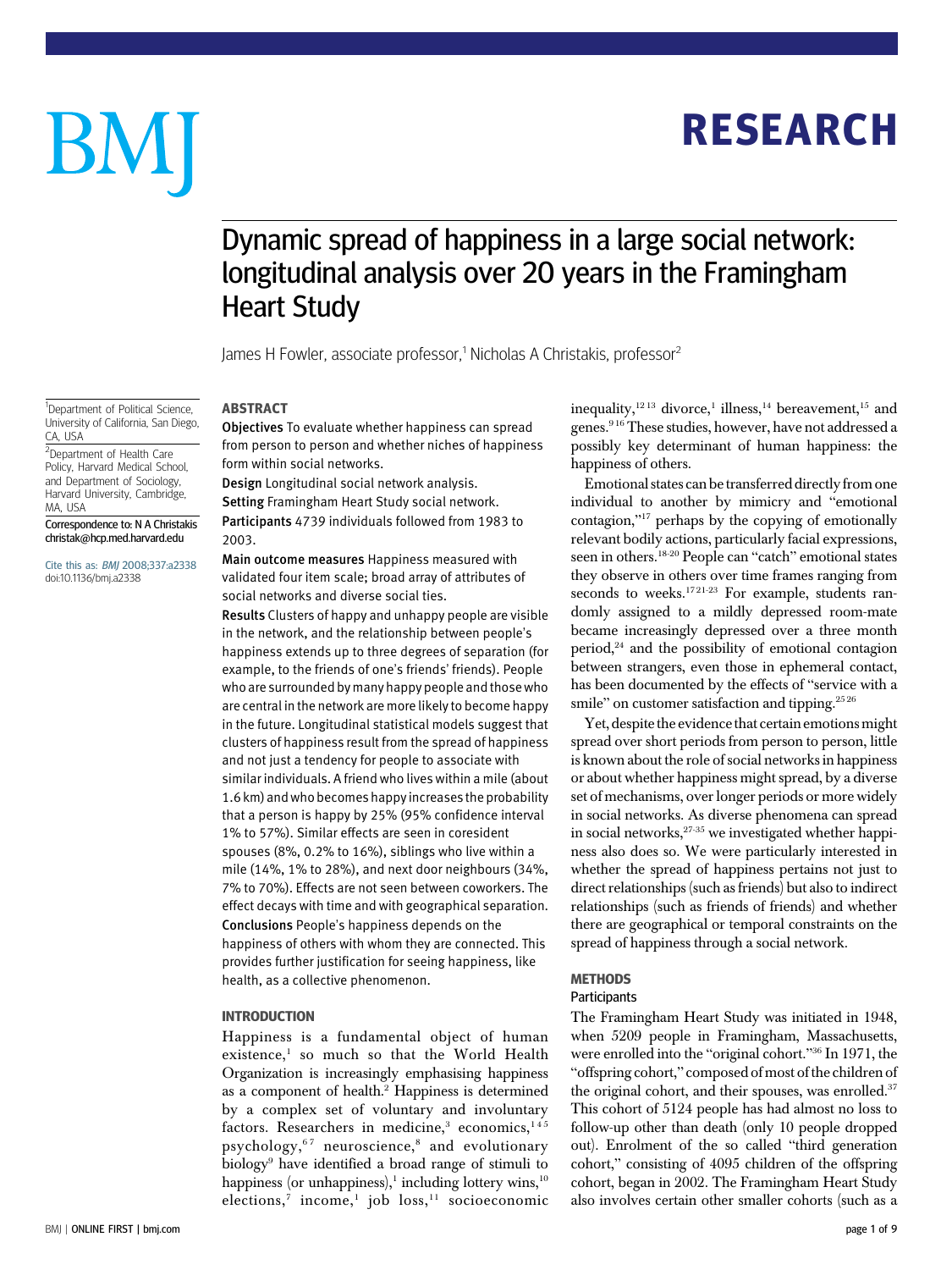minority over-sample called the OMNI cohort, enrolled in 1995). At regular intervals participants in all these cohorts come to a central facility for detailed examinations and collection of survey data.

#### Network ascertainment

We used the offspring cohort as the source of 5124 key individuals to study—whom we term "egos." Each ego in this cohort is connected to other people via friendship, family, spousal, neighbour, and coworker relationships. Each relationship is a "social tie." Each person who has a relationship with an ego was called an "alter." For example, one ego in the offspring cohort had 18 alters: a mother, a father, a sister, two brothers, three children, two friends, five neighbours, and three coworkers. We wanted to know how each of these alters influences an ego. Many of the alters also happened to be members of a studied cohort in Framingham, which means that we had access to detailed information about them as well. Overall, within the entire Framingham Heart Study social network, composed of both the egos and any detected alters in any Framingham Heart Study cohort, there were 12 067 individuals who were connected at some point in 1971-2003.

To create the network dataset, we computerised information about the offspring cohort from archived handwritten administrative tracking sheets that had been used since 1971 to identify people close to participants for the purpose of follow-up. These documents contain valuable social network information because participants were asked to identify their relatives, "close friends," place of residence, and place of work to ensure they could be contacted every two to

#### Glossary

- Ego: the focal individual; this is the person whose behaviour is being analysed
- Alter: a person connected to the ego; this is the person who is potentially influencing the behaviour of the ego
- Node: an object that may or may not be connected to other objects in a network; here, these are people in the Framingham Heart Study cohorts
- Tie: a connection between two nodes that can be either one way (directed) or two way (bilateral, or mutual); here, all family and spouse ties are bilateral (sibling, coworker, spouse), but friendship ties are directional as a person might name someone as a friend who does not name them in return
- Homophily: the tendency for people to choose relationships with people who have similar attributes
- Component: a group of nodes that is a subset of afull network and in which each node is connected by at least one path to every other node in the same component
- Cluster: a group of nodes of a certain type that is a subset of a full network and in which each node is connected by at least one path via nodes of the same type to every other node in the same group—for example, a cluster of happy people connected by at least one path via other happy people to all the other people in their cluster
- Degree of separation: the social distance of two individuals as measured by the smallest number ofintermediary ties between oneindividual and the otherwithin the network. For a given ego, alters are degree 1 as they are directly connected to the ego. Nodes that are connected to the alters but not the ego are degree 2 (alters' alters). Nodes that are connected to the alters' alters but not the ego are degree 3, and so on. This is also known as the "geodesic distance"

four years for follow-up. In the field of network science, such procedures for identifying social ties between individuals are known as "name generators."<sup>38</sup>

The ascertainment of social ties in the Framingham Heart Study was wide and systematic. The study recorded complete information about all first order relatives (parents, spouses, siblings, children), whether alive or dead, and at least one close friend at up to seven examinations from 1971 to 2003. Detailed information on home address was also captured at each time point, which we geocoded to determine neighbour relationships. Specific information about place of employment at each wave allowed us to identify ties to coworkers within the network.

Our dataset identifies the network links among participants longitudinally, an unusual and advantageous feature. Over the course of follow-up, the participants spread out across the United States but continued to participate in the Framingham Heart Study. As a person's family changed because of birth, death, marriage, or divorce, and as their contacts changed because of residential moves, new places of employment, or new friendships, this information was captured. For any given ego, a particular alter can be in only one mutually exclusive category—that is, spouse, sibling, friend, coworker, or neighbour.

There were 53 228 observed social ties between the 5124 egos and any other alters in any of the Framingham Heart Study cohorts, yielding an average of 10.4 ties to family, friends, and coworkers over the course of follow-up. Additional ties to neighbours were also ascertained, based on information about place of residence, but they are not included in the foregoing count as the number of neighbour ties depends on how "neighbour" is defined (for example, whether we restrict the definition to immediate, next door neighbours, or neighbours residing on the same block within 25 or 100 metres, etc).

Given the compact nature of the Framingham social network in the period 1971-2007, many of the nominated contacts were also participants in one or another Framingham Heart Study cohort<sup>3234</sup> so we have detailed survey and physical examination information about both the ego and the alter. For example, 83% of egos' spouses were directly and repeatedly observed and 87% of egos with siblings had at least one sibling who also participated in the Framingham Heart Study. For 39% of the egos, at least one coworker participated in the study. For 10% of the egos, an immediate neighbour was also in the Framingham Heart Study.

Importantly, 45% of the 5124 egos were connected via friendship to another person in the study; there were 3604 unique observed friendships for an average of 0.7 friendship ties per ego. There was substantial variation from person to person, ranging from several people with no friends to one person who was nominated as a friend by eight different Framingham Heart Study participants. Because friendship identifications are directional, we can study three different types. An "ego perceived friend" means the ego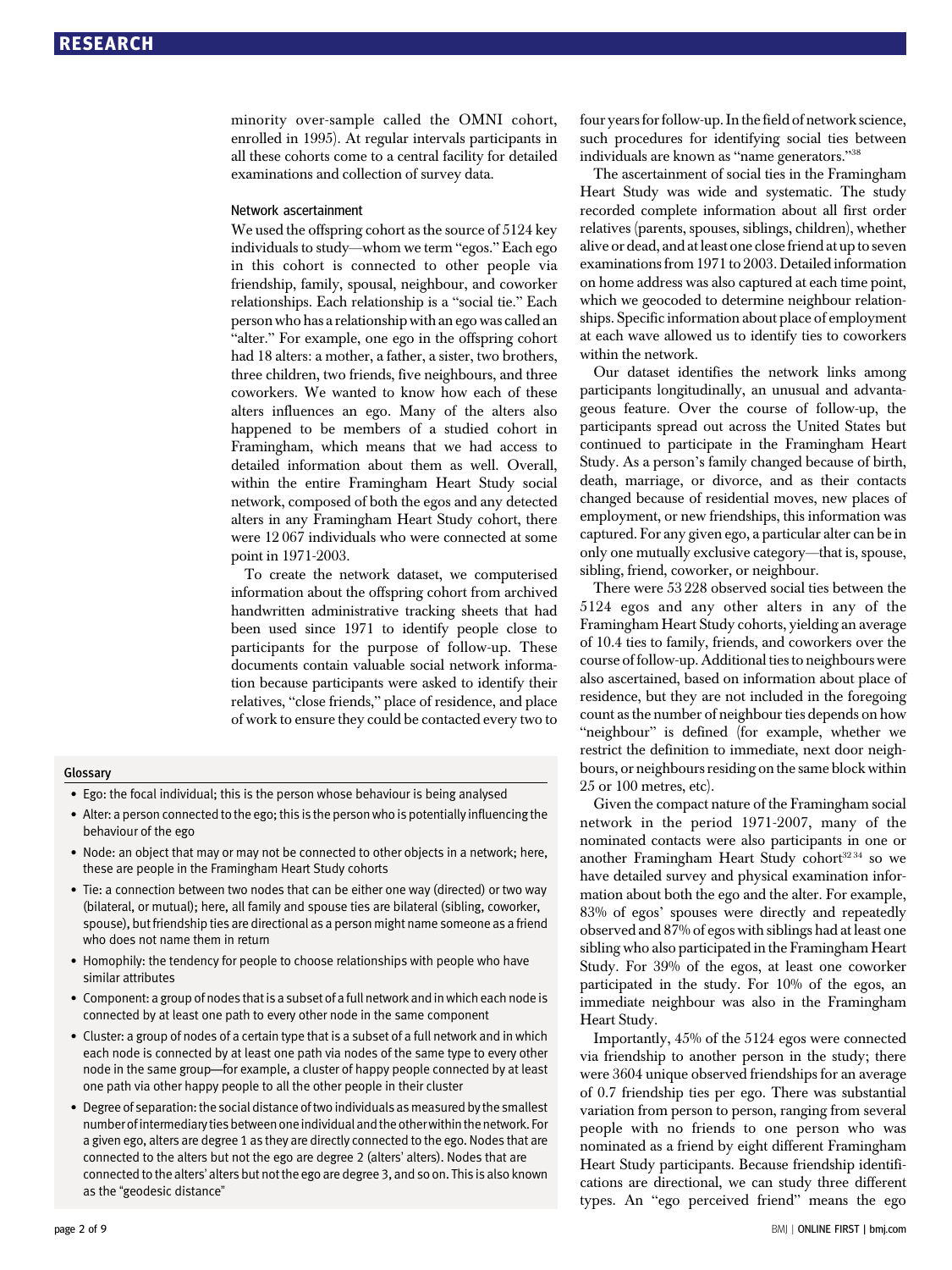nominates an alter as a friend, but the nomination is not reciprocated. In this case the ego thinks of the alter as a friend, but the alter might not think of the ego as a friend. An "alter perceived friend" means that an alter nominates the ego as a friend but not vice versa. Here, the ego might not feel any closer to the alter than he or she would to a stranger. Finally, a "mutual friend" is one in which the nomination is reciprocal.

We can be reasonably confident that when someone names someone else as a friend, then the namer feels close to or esteems the namee. We should not, however, read too much into a particular failed nomination. The namer might have several equally good friends and might simply have omitted one or more of them. On the other hand, we would expect on



Fig 1 | Happiness clusters in the Framingham social network. Graphs show largest component of friends, spouses, and siblings at exam 6 (centred on year 1996, showing 1181 individuals) and exam 7 (year 2000, showing 1020 individuals). Each node represents one person (circles are female, squares are male). Lines between nodes indicate relationship (black for siblings, red for friends and spouses). Node colour denotes mean happiness of ego and all directly connected (distance 1) alters, with blue shades indicating least happy and yellow shades indicating most happy (shades of green are intermediate)

average that people feel closer to the people they name than the people they do not name. By the same reasoning we expect on average that, in one way nominations, the namer feels closer to the namee than vice versa. We therefore hypothesised that the influence a friend has on an ego would be affected by the type of friendship, with the strongest effects occurring between mutual friends, followed by ego perceived friendships, followed by alter perceived friendships.

At inception, 53% of the egos were women; the egos' mean age was 38 years (range 21-70); and their mean education was 1.6 years of college (range 0-≥17 years of education). Measures of occupational prestige for each ego at each wave were also available (see appendix on bmj.com).

We studied 4739 of the 5124 egos who were alive in 1983 (which was the first time happiness was measured in the Framingham study). All participants were followed until 2003 (at exam 7), as were any ties to alters noted during the time period 1983-2003.

#### Measures

We took happiness to consist of positive emotions and used a conventional measure. We focused on individuals who were assessed with the Center for Epidemiological Studies depression scale (CES-D) in 1983- 2003 at times corresponding to the 5th, 6th, and 7th examinations of the offspring cohort. The median year of examination for these individuals was 1986 for exam 5, 1996 for exam 6, and 2000 for exam 7.

To measure happiness, we use four items from the CES-D in which people were asked how often they experienced certain feelings during the previous week: "I felt hopeful about the future," "I was happy," "I enjoyed life," "I felt that I was just as good as other people." This subcomponent of the CES-D has been shown to be a valid instrument for measuring positive affect,39-41 and it has been taken as interchangeable with the concept of happiness.<sup>4243</sup> We defined "happy" as a perfect score on allfour questions, but we obtain similar results if we treat happiness as a linear 0-12 scale that sums answers to all four questions (data not shown), with 0=rarely or none of the time  $\leq 1$  day/week), 1=some or a little of the time (1-2 days/week), 2=occasionally or a moderate amount of the time (3-4 days/week), and 3=most or all the time (5-7 days/ week).We performed confirmatory factor analysis and found that responses to these four questions were highly correlated with one another and therefore could be treated as additive measures of a single "happiness" scale, as documented by previous research (see appendix on bmj.com). $39-41$  The response rate among those who answered at least one question was 98.8%. We imputed missing items using Amelia, a multiple imputation procedure.<sup>44</sup>

We were interested not just in whether individuals were happy or not but also in changesintheir happiness over time. We used the previous wave as a baseline measure and evaluated the probability of an ego being happy at a succeeding wave. At follow-up, the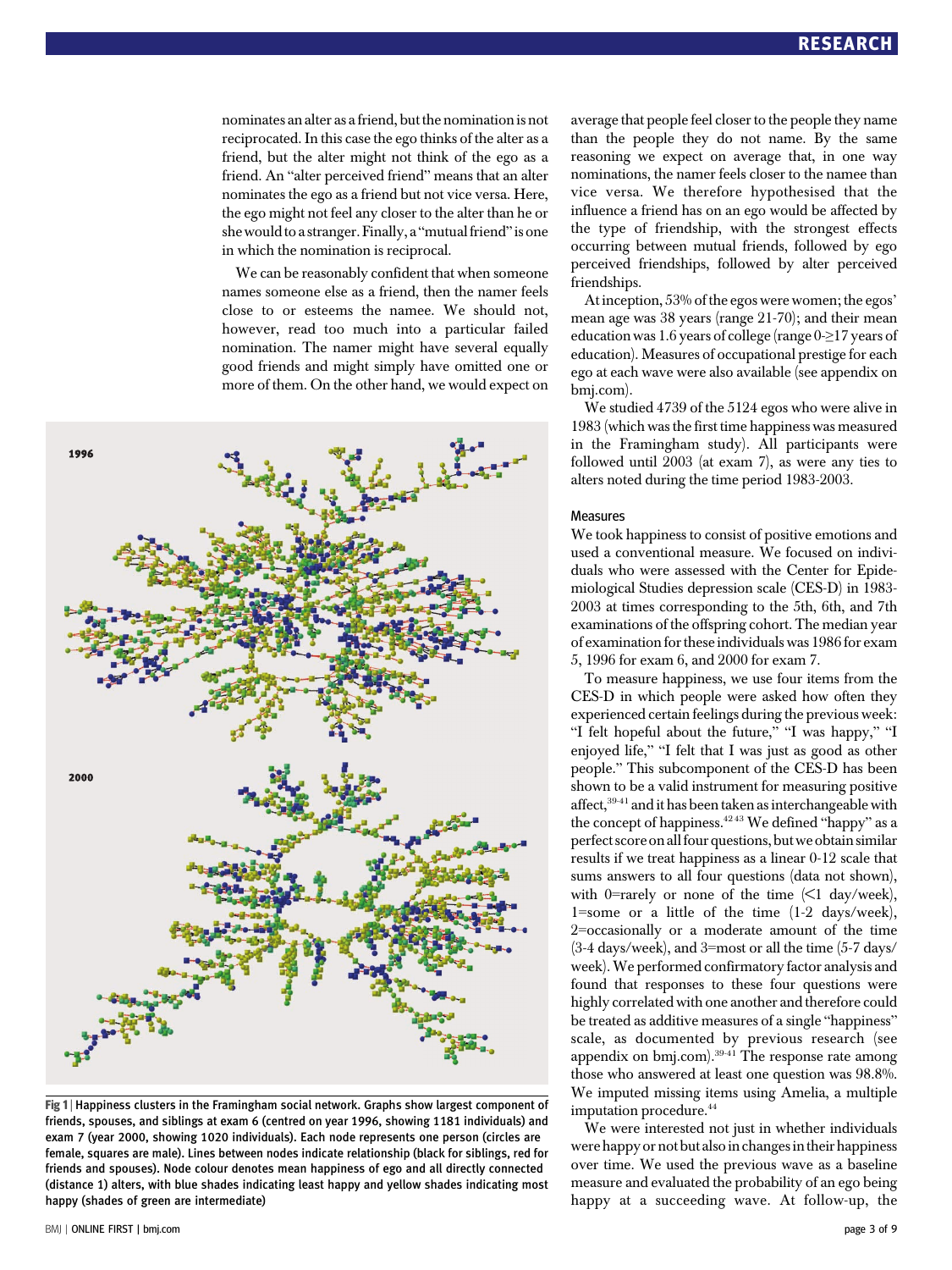prevalence of happiness was 61% in exam 6 and 59% in exam 7. The mean index score was 10.7 in exam 6 and 10.6 in exam 7. Between exams 6 and 7, for example, 16% of individuals became happy, 13% became unhappy, 49% remained happy, and 22% remained unhappy.

#### Network analysis

Social networks consist of two elements: individuals (nodes) and the relationships (social ties) between them. Once all the nodes and ties are known, one can draw pictures of the network and discern every person's position within it. Within a network, one can speak of the "distance" between two people (also known as the "geodesic distance" or "degree of separation"), which is the shortest path in the network from one person to another. For example, a person is one degree removed from their friend, two degrees removed from their friend's friend, three degrees removed from their friend's friend's friend, and so on. Often, real social networks contain collections of subnetworks or "components." A component is a part of a network in which everyone is connected by at least one path to every other person in the same component. Logically, this means that for two different components, no one in the first component can be connected to anyone in the second component. The basic idea in social network analysis is that individuals are influenced by their location in a social network and by the happenings among people who are "nearby" them in the social network (for example, at one, two, or three degrees of separation).

Once a full set of individuals and ties is observed, there is only one "network" per se. This network, however, can be analysed or drawn in various ways. For example, within this network, one might include only ties between people and their friends and spouses, or one might include only ties between family members. One might look at just the largest component or sample several hundred nodes from the network to study part of its structure more closely.

We used the Kamada-Kawai algorithm to prepare images of networks (fig 1). <sup>45</sup> This algorithm is a visualisation tool that iteratively repositions nodes to reduce the number of ties that cross each other. The fundamental pattern of ties in a social network (known as the "topology") is fixed, but how this pattern is visually rendered depends on the analyst's objectives.

To test whether clustering of happy and unhappy people in the network is due to chance, we compared the observed clustering to the clustering in 1000 randomly generated networks in which we preserved the network topology and the overall prevalence of happiness but in which we randomly shuffled the assignment of the happiness value to each node.<sup>46</sup> If clustering is occurring, then the probability that an alter is happy given that an ego is happy should be higher in the observed network than in the random networks. This procedure also allowed us to generate confidence intervals and measure how far, in terms of social



Fig 2 <sup>|</sup> Social distance and happiness in the Framingham social network. Percentage increase in likelihood an ego is happy if friend or family member at certain social distance is happy (instead of unhappy). The relationship is strongest between individuals who are directly connected but remains significantly >0 at social distances up to three degrees of separation, meaning that a person's happiness is associated with happiness of people up to three degrees removed from them in the network. Values derived by comparing conditional probability of being happy in observed network with an identical network (with topology and incidence of happiness preserved) in which same number of happy people are randomly distributed. Alter social distance refers to closest social distance between alter and ego (alter=distance 1, alter's alter=distance 2, etc). Error bars show 95% confidence intervals

distance, the correlation in happiness between ego and alters reaches.

Measures of centrality in networks capture the extent to which a node connects, or lies between, other nodes, and hence its tendency to be positioned near the centre of his or her local network. Centrality is also taken as a marker of importance. The simplest measure of centrality is a count of the number of friends (this is called "degree" centrality). People with more friends will tend to be more central. But this measure does not account for differences in the centrality of one's friends. Individuals who are connected to many well connected peers are more central than those who are connected to an identical number of poorly connected peers. In other words, those who befriend popular people will tend to be more central than those who befriend the unpopular. We used eigenvector centrality to capture this aspect.47 This measure assumes that the centrality of a given person is an increasing function of the sum of all the centralities of all the people with whom he or she is connected (see appendix on bmj.com). Eigenvector centrality values are inherently relative: an individual connected to every other person in the network would have the maximum possible value, and a person not connected to anyone else would have a value of zero. In large networks, eigenvector centrality will not necessarily produce a measure of importance to the overall network but rather to a person's local network. It is therefore possible that the most central individuals might not necessarily be located near the centre of a visualisation of the whole network—instead they will be located at the centre of their local networks.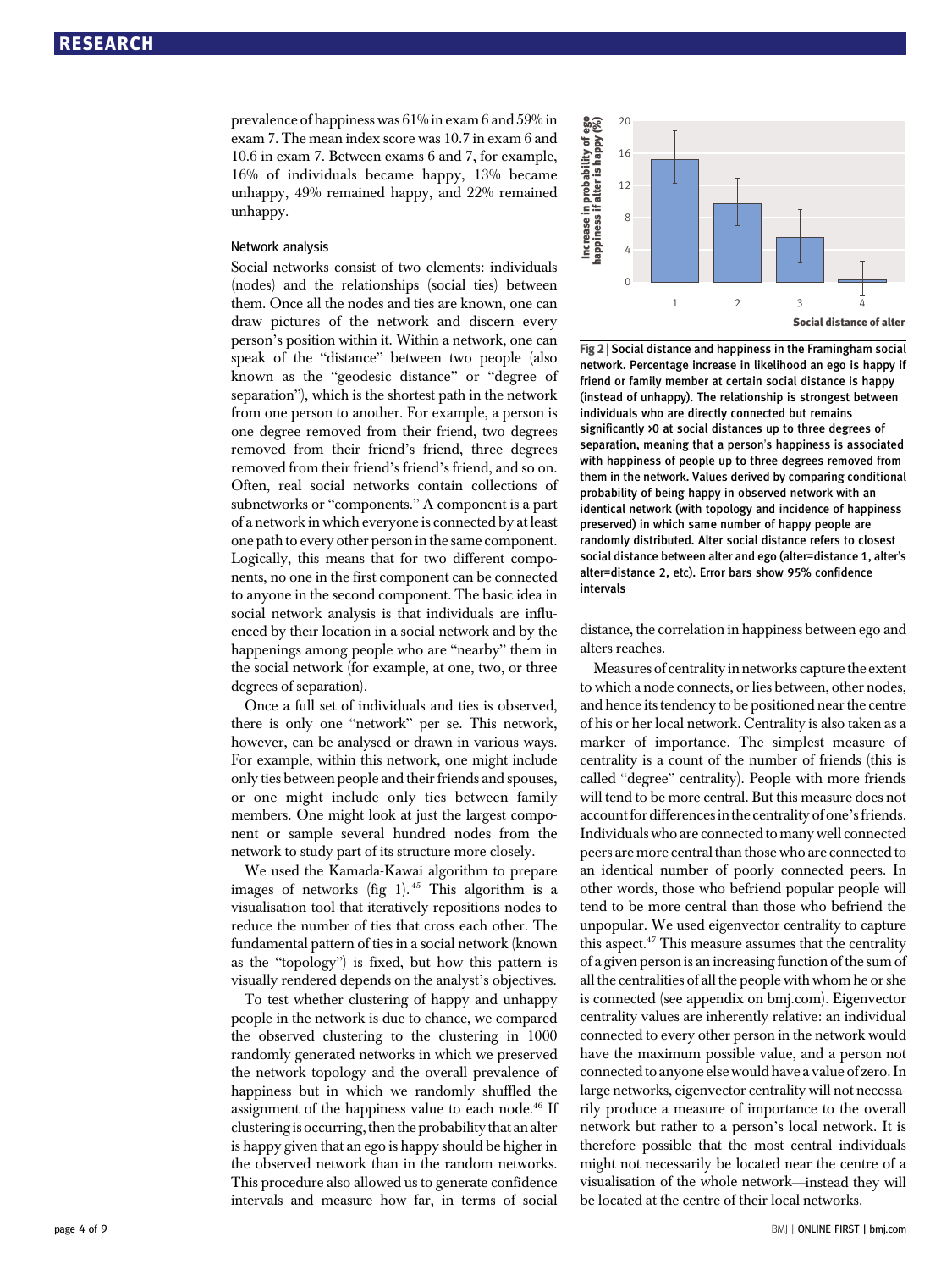#### Statistical analysis

The association between the happiness of individuals connected to each other, and the clustering within the network, could be attributed to at least three processes: induction, whereby happiness in one person causes the happiness of others; homophily, whereby happy individuals choose one another as friends and become connected (that is, the tendency of like to attract like) $48$ ; or confounding, whereby connectedindividuals jointly experience contemporaneous exposures (such as an economic downturn or living in the same neighbourhood<sup>13</sup>). To distinguish between these effects requires repeated measures of happiness,  $3549$  longitudinal information about network ties, and information about the nature or direction of the ties (for example, who nominated whom as a friend).

We evaluated regression models of ego happiness as afunction of ego's age, sex, education, and happinessin the previous exam, and of the happiness of an alter in the current and previous exam. Inclusion of ego happiness in the previous exam helps to eliminate serial correlation in the errors and also substantially controls for ego's genetic endowment and any intrinsic stable predilectionto be happy. Alter's happinessinthe previous exam helps to control for homophily.35 49 We evaluated the possibility of omitted variables or contemporaneous events or exposures in explaining the associations by examining how the type or direction of the social relationship between ego and alter affects the association between them. If unobserved factors drive the association between ego and alter happiness, then directionality of friendship should not be relevant. We also examined the possible role of exposure to neighbourhood factors by examining maps (see appendix on bmj.com).

The main coefficient of interest in these regression models is the one related to contemporaneous happiness in alters—that is, the extent to which an alter's present happiness, net of the alter's previous happiness, is associated with an ego's present happiness, net





of the ego's previous happiness. $3549$  We used generalised estimating equation procedures to account for multiple observations ofthe same ego across waves and across ego-alter pairings. $50$  We assumed an independent working correlation structure for the clusters.<sup>51</sup>

The generalised estimating equation regression models provide parameter estimates in the form of β coefficients (as shown in the appendix on bmj.com), whereas the results reported in the text and in figures 4 and 5 are in the form of risk ratios, which are related to the exponentiated coefficients. We calculated mean effect sizes and 95% confidence intervals by simulating first difference in alter contemporaneous happiness (changing from 0 to 1) using 1000 randomly drawn sets of estimates from the coefficient covariance matrix and assuming all other variables are held at their means. <sup>52</sup>

We explored the sensitivity of our results by conducting numerous other analyses, each of which had various strengths and limitations but none of which yielded substantially different results from those presented here (see appendix on bmj.com).

The networks in this study, like those in all network studies, are only partially observed. Therefore, there will be measurement error in individual network attributes. For example, we measured a person's centrality based on the observed social network, but that same person might be highly central to an unobserved network of individuals who did not take part in the study. If there is a correlation between this measurement error and happiness, it could bias our results. We evaluated this potential source of bias by measuring the Pearson correlation between the number of social relations named outside the Framingham Heart Study and subject happiness. The association was both small and not significant ( $p=-0.01$ , P=0.33), suggesting that the unobserved parts of the network do not bias the inferences we make within the observed network.

Examination of the social network indicates that happy people tend to be connected to one another. Figure 1 shows the largest connected network component in 1996 and 2000 based on a restricted set of ties among siblings, spouses, and friends (coworker and neighbours are excluded to simplify the image). To highlight the clustering of happiness, each node is coloured according to the person's happiness on a spectrum from blue (unhappy) to yellow (happy).

The clusters of happy and unhappy people seen in the network are significantly larger than expected by chance. We can calculate the relationship of ego and alter happiness at various degrees of separation by measuring the probability that an ego is happy when an alter is happy and comparing it to the same probability in a simulated network in which we retain the observed network ties and prevalence of happiness, but randomly shuffle the observed happiness between nodes. Figure 2 shows that the association between ego and alter happiness is significant up to three degrees of separation. A person is 15.3% (95% confidence interval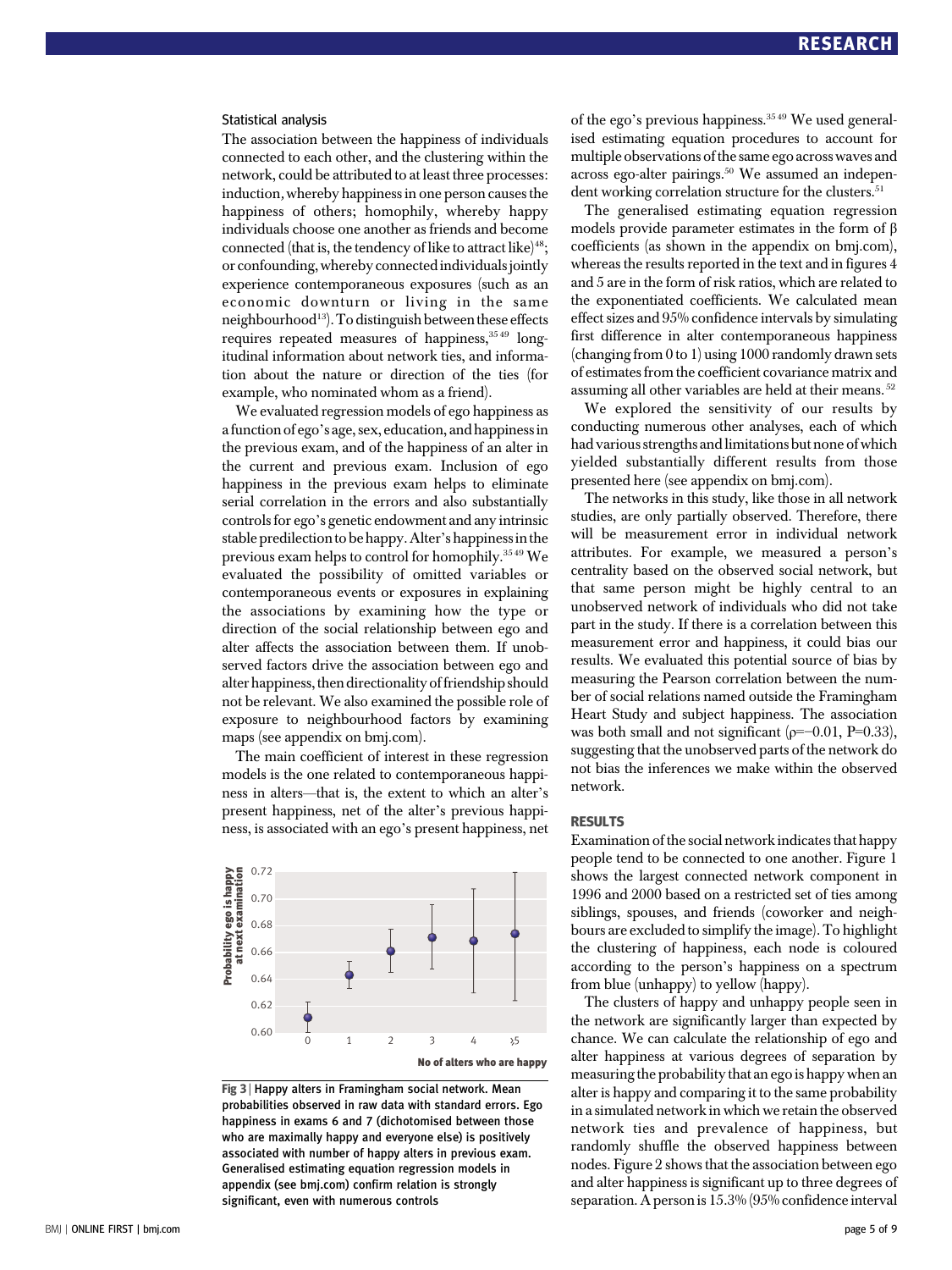12.2% to 18.8%) more likely to be happy if a directly connected alter (distance 1) is happy. The effect for distance two alters is 9.8% (7.0% to 12.9%) and for distance three alters is 5.6% (2.4% to 9.0%).

Figure 1 also suggests a relation between network centrality and happiness: people at the core of their local networks seem more likely to be happy, while those on the periphery seem more likely to be unhappy. We tested this by computing eigenvector centrality measures for each subject. Generalised estimating equation regressions show that ego centrality is significantly associated with improved future happiness: a 2 SD increase in centrality (from low to medium or medium to high) increases the probability of being happy at the next examination by 14% (1% to 29%, P=0.03). Moreover, the relation between centrality and future happiness remained significant even when we controlled for age, education, and the total number of family and non-family alters. Thus, it is not only the number of direct ties (at one degree of separation) but also the number of indirect ties (at higher degrees of separation) that influence future happiness. The better connected are one's friends and family, the more likely one will attain happiness in the future. Conversely, happiness itself does not increase a person's centrality at subsequent time points (see appendix on bmj.com). That is, network centrality leads to happiness rather than the other way around.

Figure 3 shows the positive association between the total number of happy alters and ego's future probability of being happy in the raw data. To test the relation more rigorously, we specified generalised estimating equation regression models of ego happiness with the number of happy and unhappy alters in the previous exam as key predictors. The relation is highly significant, with each happy alter increasing the probability the ego is happy by about  $9\%$  (P=0.001), and each unhappy alter decreasing it by 7% (P=0.004). Hence, on average, having additional social contacts is helpful to ego's happiness only if the extra social contacts are happy themselves. We also evaluated the simultaneous effect of total number of alters (whether happy or unhappy) and the fraction of alters who are happy. These models show that happy alters consistently influence ego happiness more than unhappy alters, and only the total number of happy alters remains significant in all specifications (see appendix on bmj.com). In other words, the number of happy friends seems to have a more reliable effect on ego happiness than the number of unhappy friends. Thus, the social network effect of happiness is multiplicative and asymmetric. Each additional happy alter increases the likelihood of happiness, but each additional unhappy alter has little or no effect. The emotional state of a person's social relationships is more important to one's own emotional state than the total number of those relationships.

We examined the direct ties and individual level determinants of ego happiness in more detail. The principal determinant of a person's happiness was their previous happiness; individuals who were happy at one



Fig 4 <sup>|</sup> Alter type and happiness in the Framingham social network. Friends, spouses, siblings, and neighbours significantly influence happiness, but only if they live close to ego. Effects estimated with generalised estimating equation logit models of happiness on several different subsamples of the network (see table S6 in appendix on bmj.com)

wave were roughly three times more likely than unhappy people to be happy at the subsequent observation. Age, sex, and education had effects consistent with previous research, with women being less happy then men and educated people being slightly happier (see appendix on bmj.com).

Our main interest was the impact on an ego of the happiness of others. Figure 4 shows the results of generalised estimating equation models that distinguish effects for friends, spouses, siblings, coworkers, and neighbours. We can use these results to estimate what would happen to the happiness of the ego if the alter were "switched" from being unhappy to being happy—that is, if the alters "become" happy. "Nearby" friends (who live within a mile (1.6 km)) and who become happy increase the probability ego is happy by 25% (1% to 57%). "Distant" friends(who live more than a mile away) have no significant effect on ego. Among friends, we can distinguish additional possibilities; as each person was asked to name a friend, and not all of these nominations were reciprocated, we have ego perceived friends (denoted "friends"), "alter perceived friends" (alter named ego as a friend, but not vice versa) and "mutual friends" (ego and alter nominated each other). Nearby mutual friends have a stronger effect than nearby ego perceived friends; when they become happy it increases the probability ego will be happy by  $63\%$  (12% to 148%). In contrast, the influence of nearby alter perceived friends is much weaker and not significant (12%, −13% to 47%). If the associations in the social network were merely caused by confounding, these effect sizes for different types of friendships should be more similar. That is, if some third factor were explaining both ego and alter happiness, it should not respect the directionality of the tie.

We also found similar effects for other kinds of alters. Coresident spouses who become happy increase the probability their spouse is happy by 8% (0.2% to 16%),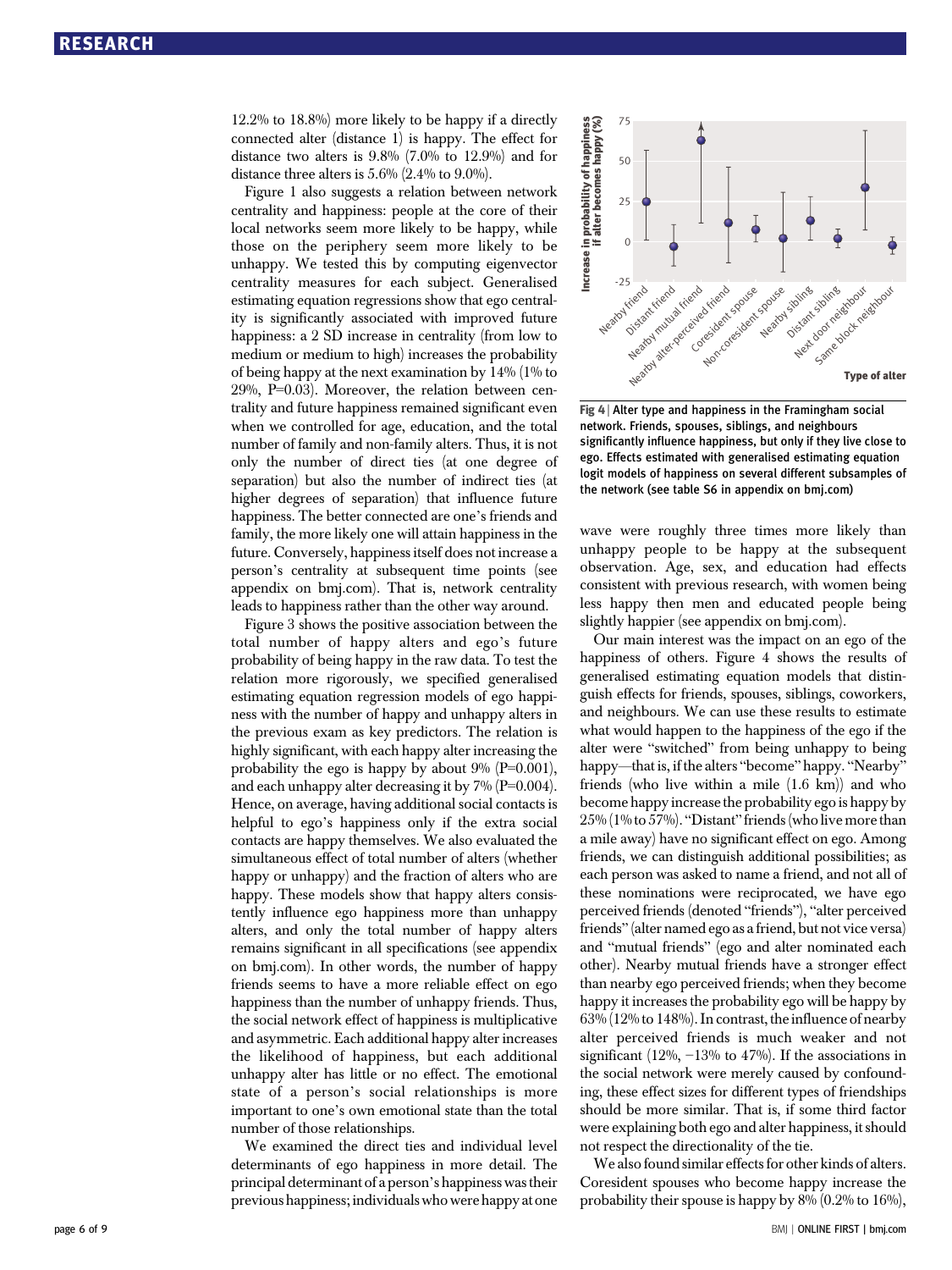while non-coresident spouses have no significant effect. Nearby siblings who live within a mile (1.6 km) and become happy increase their sibling's chance of happiness by 14% (1% to 28%), while distant siblings have no significant effect. Next door neighbours who become happy increase ego's happiness by 34% (7% to 70%), while neighbours who live on the same block (within 25 metres) have no significant effect. All these relations indicate the importance of physical proximity, and the strong influence of neighbours suggests that the spread of happiness might depend more on frequent social contact than deep social connections. On the other hand, we found no effect of the happiness of coworkers on an ego, suggesting that the social context might moderate the flow of happiness from one person to another.

Past research on emotional contagion indicates that close physical proximity or coresidence is indeed necessary for emotional states to spread.23 To further explore whether distance affects the spread of happiness, we varied the cut off for nearby friends. Figure 5





(top) shows that the probability that an ego becomes happy in response to an alter varies for friends who live at different physical distances. An ego is 42% (6% to 95%) more likely to be happy if a friend who lives less than half a mile (0.8 km) away becomes happy (net of controls, including ego's baseline happiness). In contrast, the effect is only 22% (2% to 45%) for friends who live less than two miles (3.2 km) away, and it declines and ceases to be significant at greater distances.

Past research also suggests that changes in happiness are temporary and that there is "hedonic adaptation" to diverse stimuli4 (in other words, people get used to good or bad fortune after some time). Figure 5 (bottom) shows such an effect for the interpersonal spread of happiness. An ego is 45% (4% to 122%) more likely to be happy if a friend who was examined in the past half year becomes happy. In contrast, the effect is only 35% (6% to 77%) for friends who were examined within the past year, and it declines and ceases to be significant at greater periods of time.

Sex also plays a part in the spread of happiness. Happiness spreads significantly more through same sex relationships than opposite sex relationships (P=0.02, see appendix on bmj.com), possibly helping to explain why friends and next door neighbours might exhibit stronger effects than spouses (who in our sample were all opposite sex). This result also accords with previous evidence on sex effects in the spread of  $\omega$ <sub>0</sub>besity<sup>32,35</sup> and suggests that people might be more likely to take emotional cues from members of the same sex.

Finally, similarity in socioeconomic status probably cannot explain the clustering of happy people as next door neighbours have a much stronger influence than neighbours who live a few doors down in the same neighbourhood (and who consequently have similar housing, wealth, and environmental exposures).Moreover, the geographical distribution of happiness is not systematically related to local levels of either income or education (see maps in appendix on bmj.com). Both of these observations suggest that contextual effects are probably not driving our results.

While there are many determinants of happiness,<sup>1-15</sup> whether an individual is happy also depends on whether others in the individual's social network are happy. Happy people tend to be located in the centre of their local social networks and in large clusters of other happy people. The happiness of an individual is associated with the happiness of people up to three degrees removed in the social network. Happiness, in other words, is not merely a function of individual experience or individual choice but is also a property of groups of people. Indeed, changes in individual happiness can ripple through social networks and generate large scale structure in the network, giving rise to clusters of happy and unhappy individuals. These results are even more remarkable considering that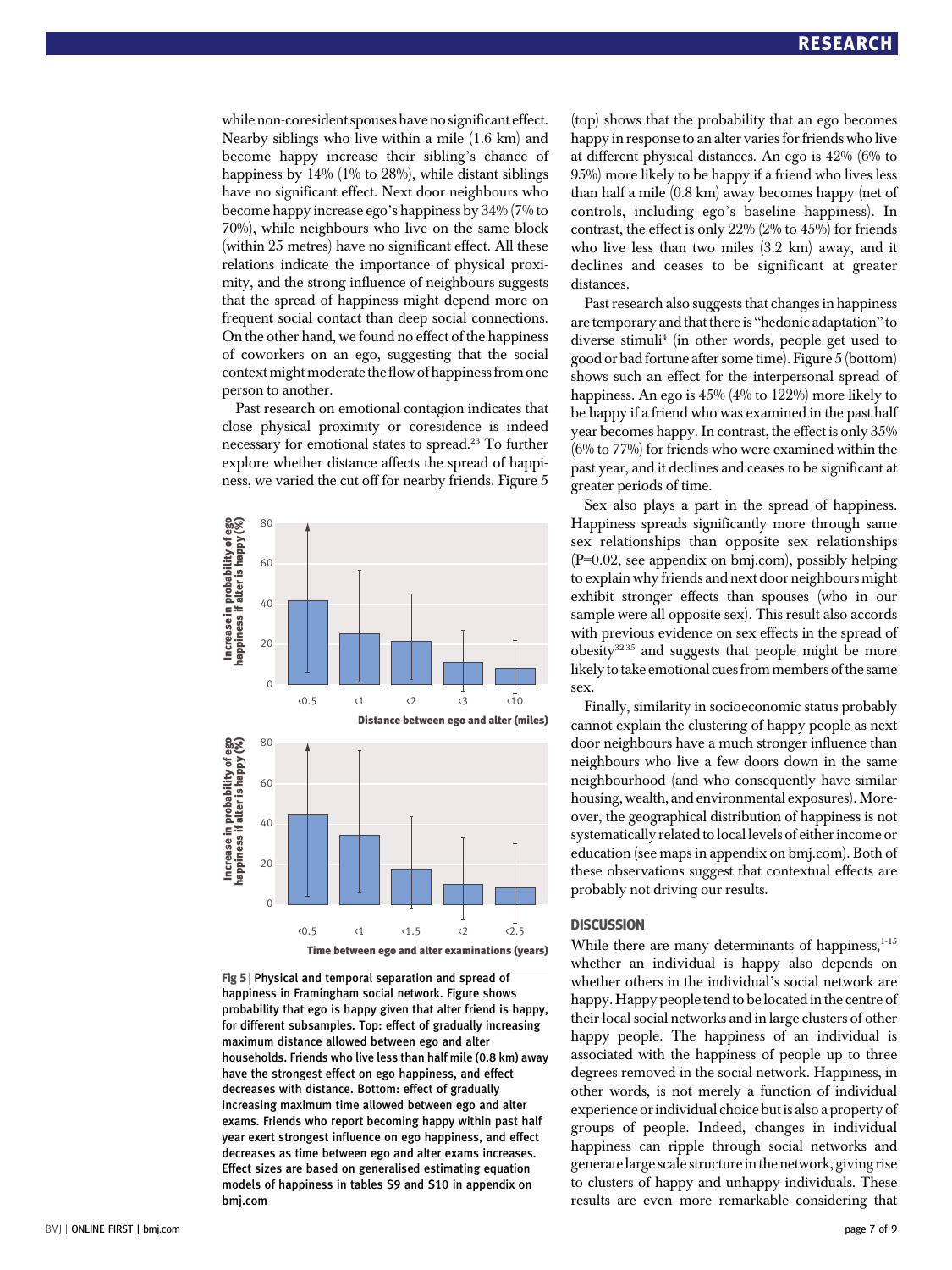Previous work on happiness and wellbeing has focused on socioeconomic and genetic factors

Research on emotional contagion has shown that one person's mood might fleetingly determine the mood of others

Whether happiness spreads broadly and more permanently across social networks is unknown

WHAT THIS STUDY ADDS Happiness is a network phenomenon, clustering in groups of people that extend up to three degrees of separation (for example, to one's friends' friends' friends)

Happiness spreads across a diverse array of social ties

Network characteristics independently predict which individuals will be happy years into the future

> happiness requires close physical proximity to spread and that the effect decays over time.

> Our results are consistent with previous work on the evolutionary basis of human emotions and with work focusing on the fleeting direct spread of emotions. In addition to their internal and psychological relevance,<sup>53</sup> emotions have a specifically social role: when humans experience emotions, they tend to show them. Like laughter and smiling,<sup>54</sup> the emotion of happiness might serve the evolutionarily adaptive purpose of enhancing social bonds. Human laughter, for example, is believed to have evolved from the "play face" expression seen in other primates in relaxed social situations.<sup>55</sup> Such facial expressions and positive emotions enhance social relations by producing analogous pleasurable feelings in others,<sup>17</sup> by rewarding the efforts of others, and by encouraging ongoing social contact. Given the organisation of people (and early hominids) into social groups larger than pairs,<sup>56</sup> such spread in emotions probably served evolutionarily adaptive purposes.<sup>8</sup> There are thus good biological, psychological, and social reasons to suppose that social networks—both in terms of their large scale structure and in terms of the interpersonal ties of which they are composed—would be relevant to human happiness.

> Our data do not allow us to identify the actual causal mechanisms of the spread of happiness, but various mechanisms are possible. Happy people might share their good fortune (for example, by being pragmatically helpful or financially generous to others), or change their behaviour towards others (for example, by being nicer or less hostile), or merely exude an emotion that is genuinely contagious (albeit over a longer time frame than previous psychological work has indicated). Psychoneuroimmunological mechanisms are also conceivable, whereby being surrounded by happy individuals has beneficial biological effects.

> The spread of happiness seems to reach up to three degrees of separation, just like the spread of obesity $32$ and smoking behaviour.<sup>34</sup> Hence, although the person to person effects of these outcomes tend to be quite strong, they decay well before reaching the whole network. In other words, the reach of a particular behaviour or mood cascade is not limitless. We conjecture that this phenomenon is generic. We

might yet find that a "three degrees of influence rule" applies to depression, anxiety, loneliness, drinking, eating, exercise, and many other health related activities and emotional states, and that this rule restricts the effective spread of health phenomena to three degrees of separation away from the ego.

Our findings have relevance for public health. To the extent that clinical or policy manoeuvres increase the happiness of one person, they might have cascade effects on others, thereby enhancing the efficacy and cost effectiveness of the intervention.<sup>33</sup> For example, illness is a potential source of unhappiness for patients and also for those individuals surrounding the patient. Providing better care for those who are sick might not only improve their happiness but also the happiness of numerous others, thereby further vindicating the benefits of medical care or health promotion.

There is of course a tradition of community approaches to mental health,<sup>5758</sup> but this longstanding concern is now being coupled with a burgeoning interest in health and social networks.<sup>59</sup> More generally, conceptions of health and concerns for the wellbeing of both individuals and populations are increasingly broadening to include diverse "quality of life" attributes, including happiness. Most important from our perspective is the recognition that people are embedded in social networks and that the health and wellbeing of one person affects the health and wellbeing of others. This fundamental fact of existence provides a conceptual justification for the specialty of public health. Human happiness is not merely the province of isolated individuals.

We thank Laurie Meneades, Rebecca Joyce, Molly Collins, Marian Bellwood, and Karen Mutalik for the expert assistance required to build the analytical data. We thank Chris Dawes, Dan Gilbert, Tom Keegan, Erez Lieberman, Andrew Oswald, Mark Pachucki, and Holly Shakya for helpful suggestions regarding the manuscript.

Contributors: Both authors participated in the conception and design of the study, analysis and interpretation of data, drafting and revising the article, and its final approval. Both authors are guarantors.

Funding: This was work was supported by NIH (R-01 AG24448, P-01 AG031093) and by the Pioneer Portfolio of the Robert Wood Johnson Foundation; NHLBI's Framingham Heart Study is supported by contract number N01-HC-25195. Neither author has a dependent relationship with any of the funding agencies.

#### Competing interests: None declared.

Ethical approval: This work was approved by the Harvard institutional review board; the parent Framingham Heart Study has separate IRB approval. All participants gave informed consent.

Provenance and peer review: Not commissioned; externally peer reviewed.

- 1 Easterlin RA. Explaining happiness. Proc Natl Acad Sci USA 2003;100:11176-83.
- 2 De Gargino JP. Children's health and the environment: a global perspective. Geneva: World Health Organization, 2004. 3 Delamothe T. Happiness. BMJ 2005;331:1489-90.
- 
- 4 Kahneman D, Krueger AB, Schkade D, Schwarz N, Stone AA. Would you be happier if you were richer? A focusing illusion. Science 2006;312:1908-10.
- 5 Clark AE, Oswald AJ. Satisfaction and comparison income. J Public Econ 1996;61:359-81.
- 6 Csikszentmihaly M. Flow: the psychology of optimal experience. New York: Harper Collins, 1991.
- Wilson TD, Meyers J, Gilbert DT. "How happy was I, anyway?" A retrospective impact bias. Soc Cogn 2003;21:421-46.
- Canli R, Sivers H, Whitfield SL, Gotlib IH, Gabrieli JDE. Amygdala response to happy faces as a function of extraversion. Science 2002;296:2191.